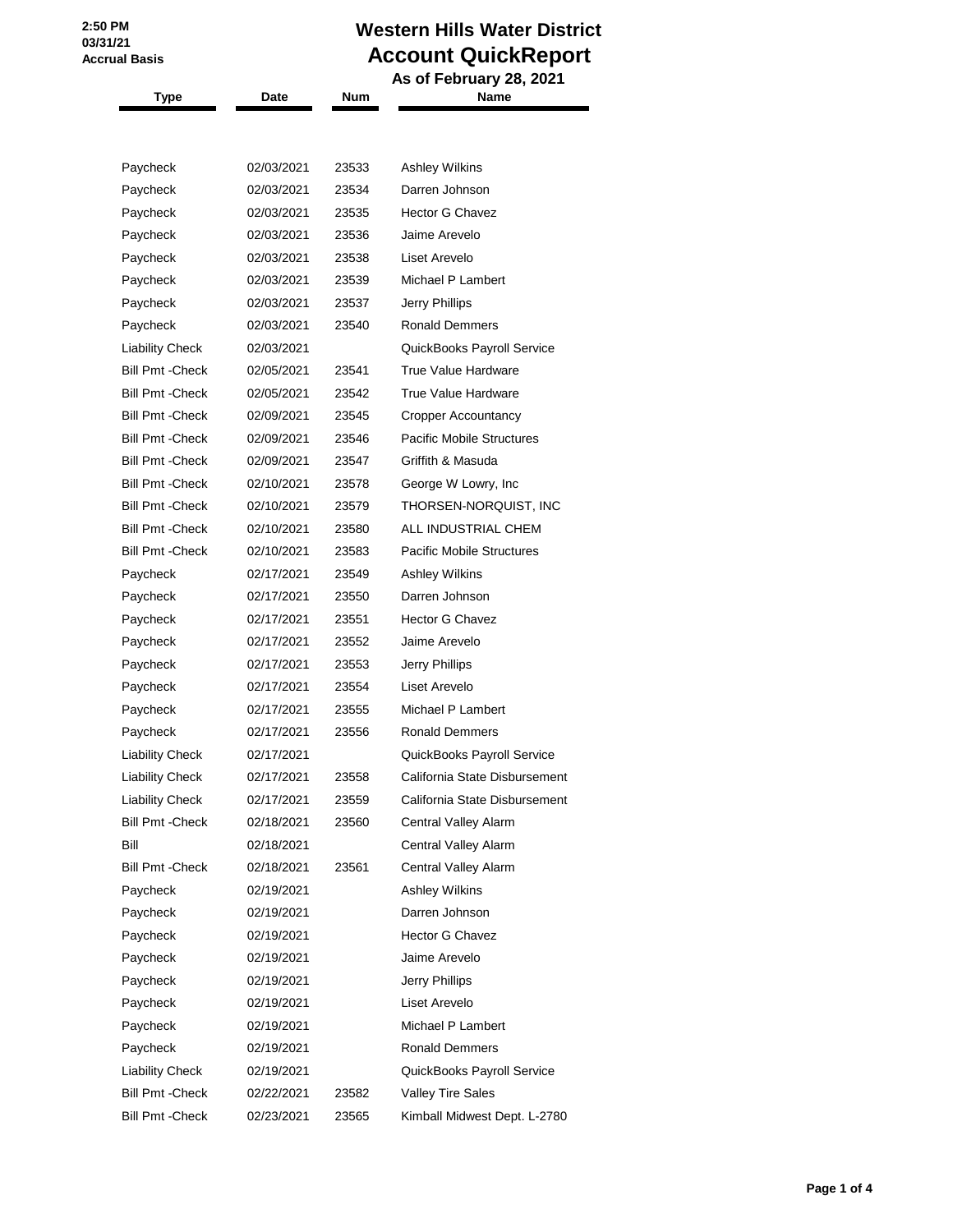## **Western Hills Water District Account QuickReport**

 **As of February 28, 2021**

Bill 02/25/2021 Central Valley Alarm Bill Pmt -Check 02/25/2021 23566 Central Valley Alarm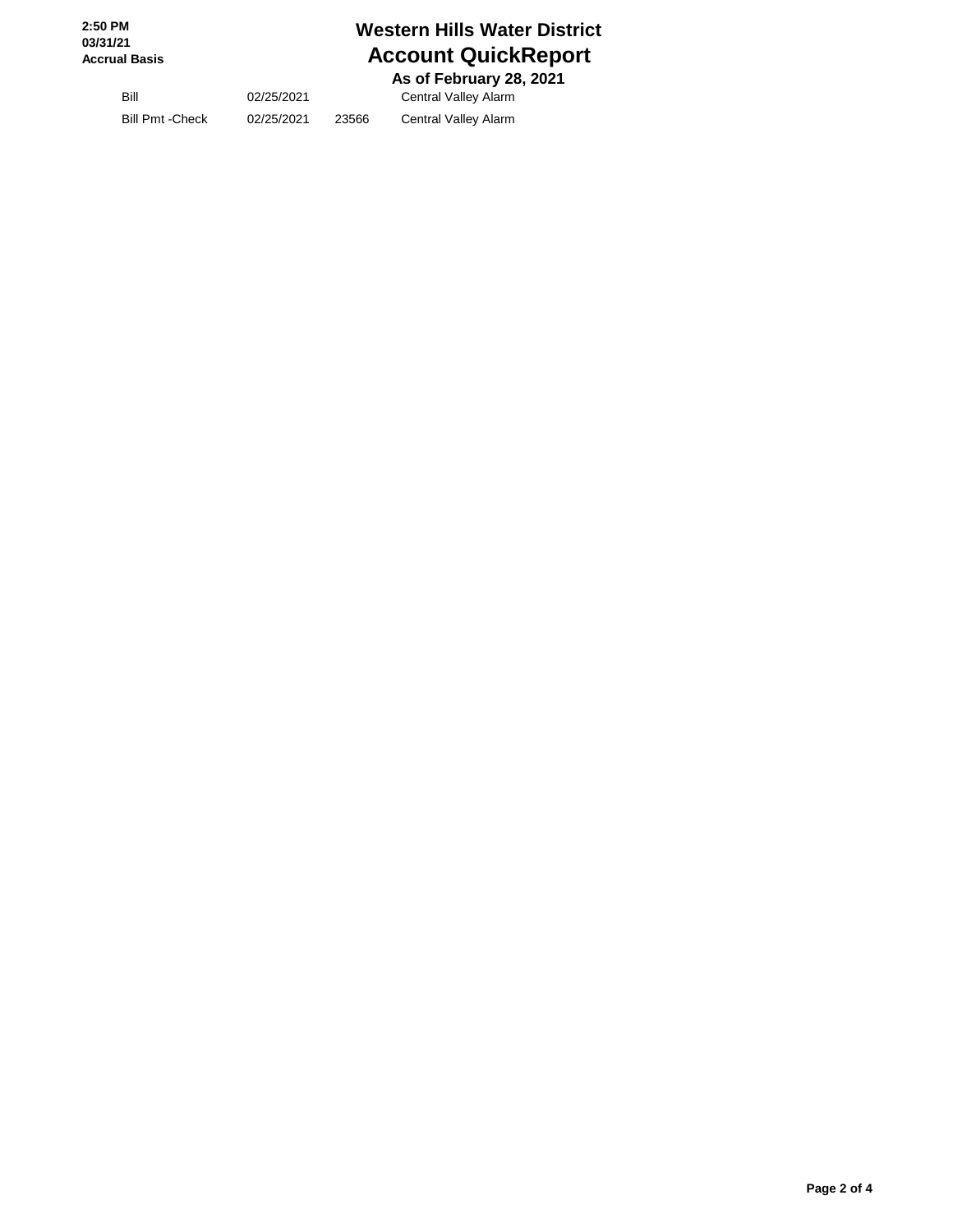## **Western Hills Water District Account QuickReport**

 **As of February 28, 2021 Memo Amount**

| <b>Direct Deposit</b>                            | 0.00         |
|--------------------------------------------------|--------------|
| <b>Direct Deposit</b>                            | 0.00         |
| <b>Direct Deposit</b>                            | 0.00         |
| <b>Direct Deposit</b>                            | 0.00         |
| <b>Direct Deposit</b>                            | 0.00         |
| <b>Direct Deposit</b>                            | 0.00         |
| <b>Direct Deposit</b>                            | 0.00         |
| <b>Direct Deposit</b>                            | 0.00         |
| Created by Payroll Service on 02/02/2021         | $-18,116.30$ |
| ACCT#2192                                        | $-252.45$    |
| ACCT 2192                                        | $-519.75$    |
| 2019/20 YEARLY AUDIT/FINANCIALS INV#224          | $-7,500.00$  |
| RENT/LEASE OFFICE TRAILER JAN2021 ACT            | $-933.12$    |
|                                                  | $-82,969.50$ |
|                                                  | $-5,716.56$  |
| ACCOUNT#WEST66, INVOICE#1100249 WATI             | $-678.29$    |
|                                                  | $-2,930.39$  |
| INVOICE#00142673 FEB RENT                        | $-1,062.57$  |
| <b>Direct Deposit</b>                            | 0.00         |
| <b>Direct Deposit</b>                            | 0.00         |
| <b>Direct Deposit</b>                            | 0.00         |
| <b>Direct Deposit</b>                            | 0.00         |
| <b>Direct Deposit</b>                            | 0.00         |
| <b>Direct Deposit</b>                            | 0.00         |
| <b>Direct Deposit</b>                            | 0.00         |
| <b>Direct Deposit</b>                            | 0.00         |
| Created by Payroll Service on 02/16/2021         | $-17,737.71$ |
| 0600099                                          | $-181.84$    |
| 0600099                                          | $-181.84$    |
| VOID: REF: R-1290 50% Deposit Required for S     | 0.00         |
| SECURITY CAMERAS FOR WHWD OFFICE, E              | 1,002.50     |
|                                                  | $-1,002.50$  |
| VOID: Direct Deposit Payroll Service funds recov | 0.00         |
| VOID: Direct Deposit Payroll Service funds recov | 0.00         |
| VOID: Direct Deposit Payroll Service funds recov | 0.00         |
| VOID: Direct Deposit Payroll Service funds recov | 0.00         |
| VOID: Direct Deposit Payroll Service funds recov | 0.00         |
| VOID: Direct Deposit Payroll Service funds recov | 0.00         |
| VOID: Direct Deposit Payroll Service funds recov | 0.00         |
| VOID: Direct Deposit Payroll Service funds recov | 0.00         |
| Adjusted for voided paycheck(s)                  | $-12.00$     |
| INV#42349, #45532, #45715                        | $-1,469.00$  |
| INVOICE#8623303                                  | $-256.11$    |